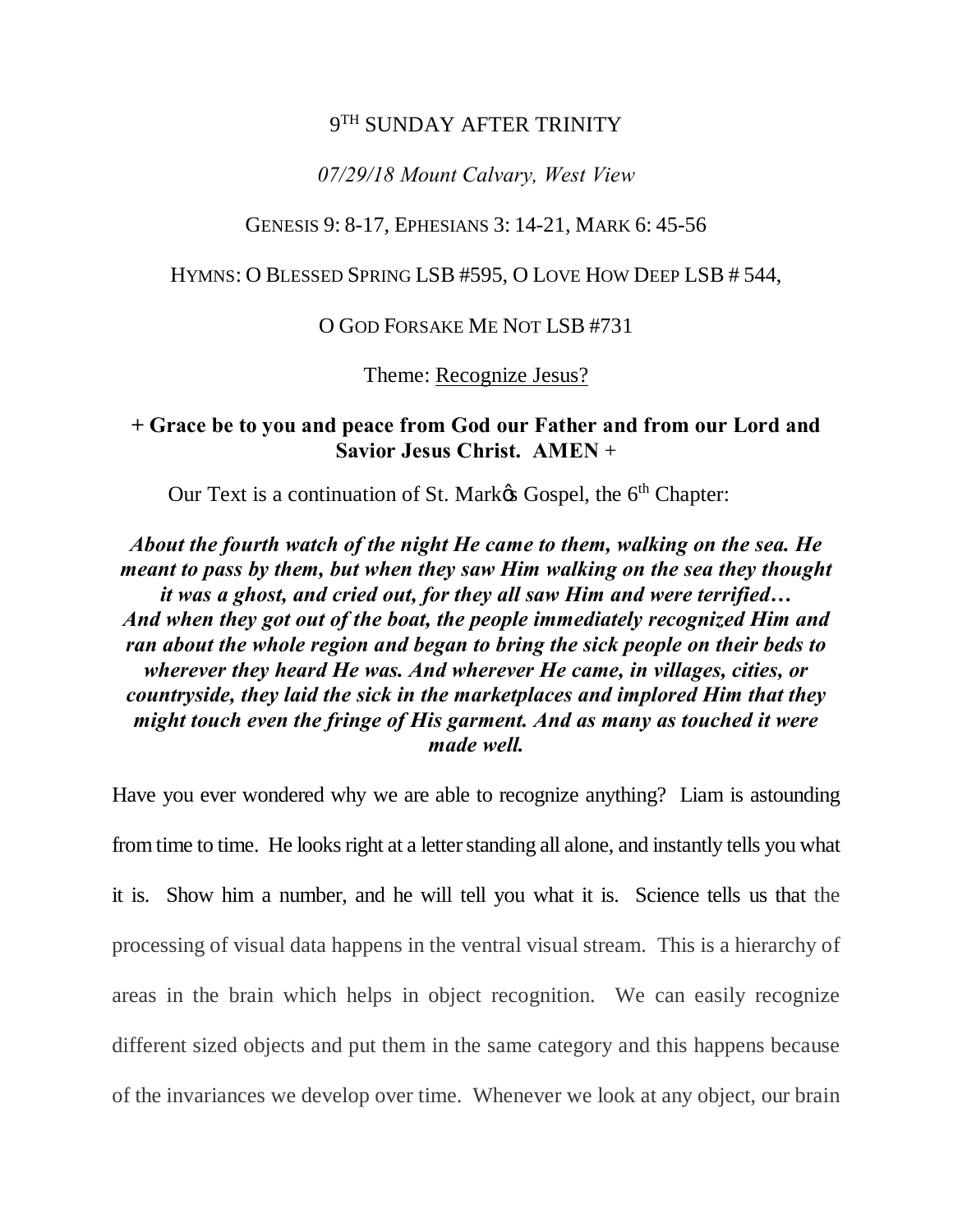extracts the features and in such a way that the size, orientation, illumination, perspective just do not matter for you remember an object by its shape and inherent features. It doesnot matter how the object is placed, how big or small or what side is visible to you, there is a hierarchical build-up of invariances first to position and scale and then to viewpoint and more complex transformations requiring the interpolation between several different object views. You recognize because you process your vision with your memory and the things you would expect to be true about what you are seeing. We have cells in our visual cortex that respond to simple shapes like lines and curves. As we move along the ventral stream, we get more complex cells which respond to more complex objects like faces, cars etc. Neurons along the ventral stream show an increase in receptive field size as well as in the complexity of their preferred stimuli. And to add to the remarkability of our talent to recognize and categorize objects, we do it almost instantly 6 or in the case of recognizing names, within a few guesses. Scientists surmise that there is some form of feed-forward processing of information going on. In other words, the information processed by the cells in the current level in the ventral stream hierarchy is used by the next level. This helps speed up the process by a huge factor.

Machines cannot do this. Given an object to remember, such as a chair, if you move it one inch to the left, it sees it as a new object. Rotate it 2 degrees, it to a new object. Put a person in the chair, it to a new object, no longer the  $\tilde{o}$ chairo it remembers.<sup>1</sup>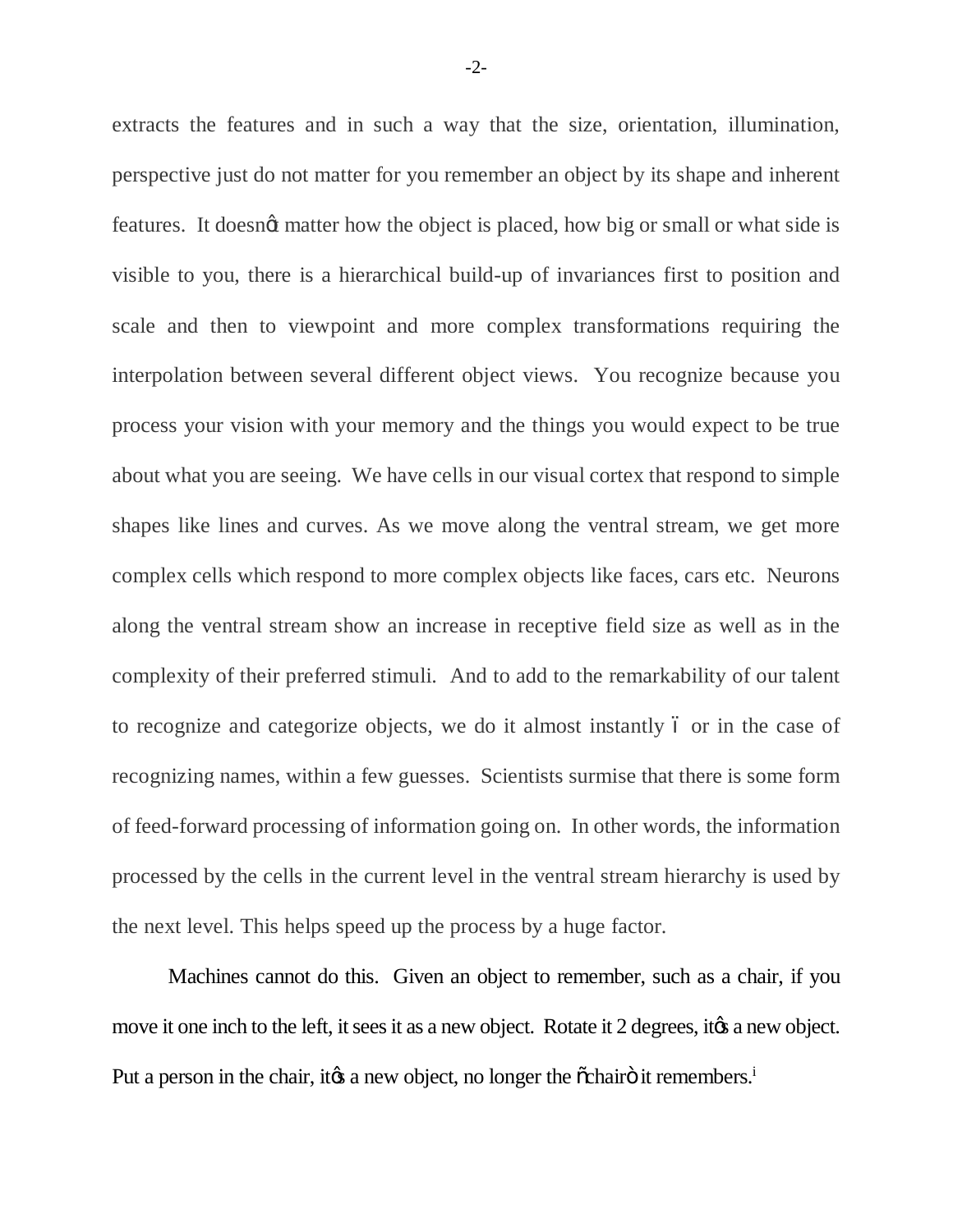You may be wondering why I bring this up. I bring it up because maybe this explains why we have recognition problems in our text. Jesus had just fed the more-than-5,000 and according to John $\alpha$  record of the events, the people were ready to make Jesus King! Not needing *that* problem to entice the disciples along with all the other problems He has to deal with on account of their fleshly natures, He dismissed the disciples to go to the other side, to Bethsaida, a happening town of fishing fame, the home of Peter, Andrew, and Philip. Ah, this should be no problem for the disciples; they are going home, really. Of course, this is the same town that Jesus had rebuked in Mathew for not receiving him and believing his words but let us not dwell on that now 6 this is a happy occasion! They are heading home, while Jesus dismisses the crowd.

After taking leave of them, He goes off to pray, and though it is evening, the disciples are *still* rowing along. You think they would to moving their arms a bit more in the rowing capacity eager to get home, but now we get word that the wind was quite against them. Jesus, having compassion on them because they were like fishermen without a pole, or sailors without favorable wind, waved His had and pushed them to the shore i No He did not! Sometimes you have to go through some hard times to appreciate the good times, and many times it is simply God reminding you to recognize,  $\delta Mv$  grace is sufficient for you.<sup>"</sup>

 So, when the time came for Jesus to head on out, He walked on the sea. It was, after all, the easiest way to get to Bethsaida! Now Jesus is a very busy Man and was

-3-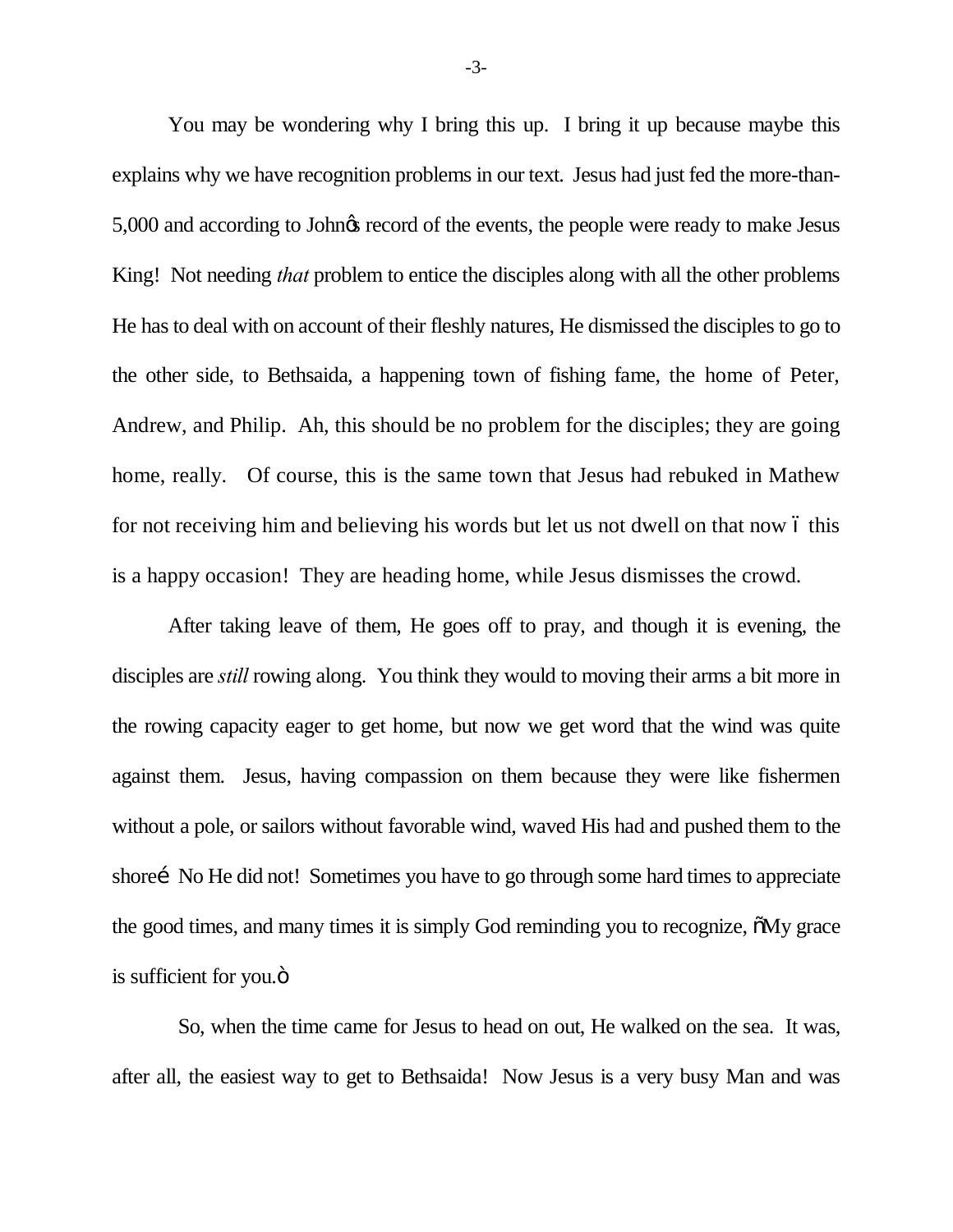meaning to leave them to their occupation of rowing to the shore, but they were sore afraid, for they **did not recognize Him**! Quoting Scripture, "*but when they saw Him walking on the sea they thought it was a ghost, and cried out, for they all saw Him and were terrified*. *They thought it was a ghost;* not that they thought it was God in the flesh doing a perfectly natural thing, for if God wants to walk on water, who is going to tell Him,  $\delta$ Do not do that! $\delta$ ? *They thought it was a ghost*; not Jesus the miracle working Who had done much more amazing things in my mind so far. *They thought it was a ghost*; they simply did not recognize Jesus when they saw Him. The synapsis that we opened our discussion about recognition with at the beginning of this meditation were simply not functioning, misfiring, scrambling to try and make sense of what it is seeing, much as a computer runs through all its memory to recognize the object, and epic fails.

That is the problem with fear. Fear equals sin. Why do you think Jesus tells them not to be afraid? They are despairing God $\alpha$  grace and mercy. When you fear, you no longer trust in God above all things. Fear clouds judgment and makes thoughts become irrational. Fear begets worry, and who can add one moment to their life in worrying? Jesus says  $\delta$ Do not worry $\ddot{\text{o}}$  about anything, for God knows what you need before you even ask. Fear not; the Lord is with thee. But if there is fear, there is no thought that Jesus is near, and therefore He is never recognized as Who He is.

In contrast, look at the people on the shore. *And when they got out of the boat, the people immediately recognized Him and ran about the whole region and began to bring*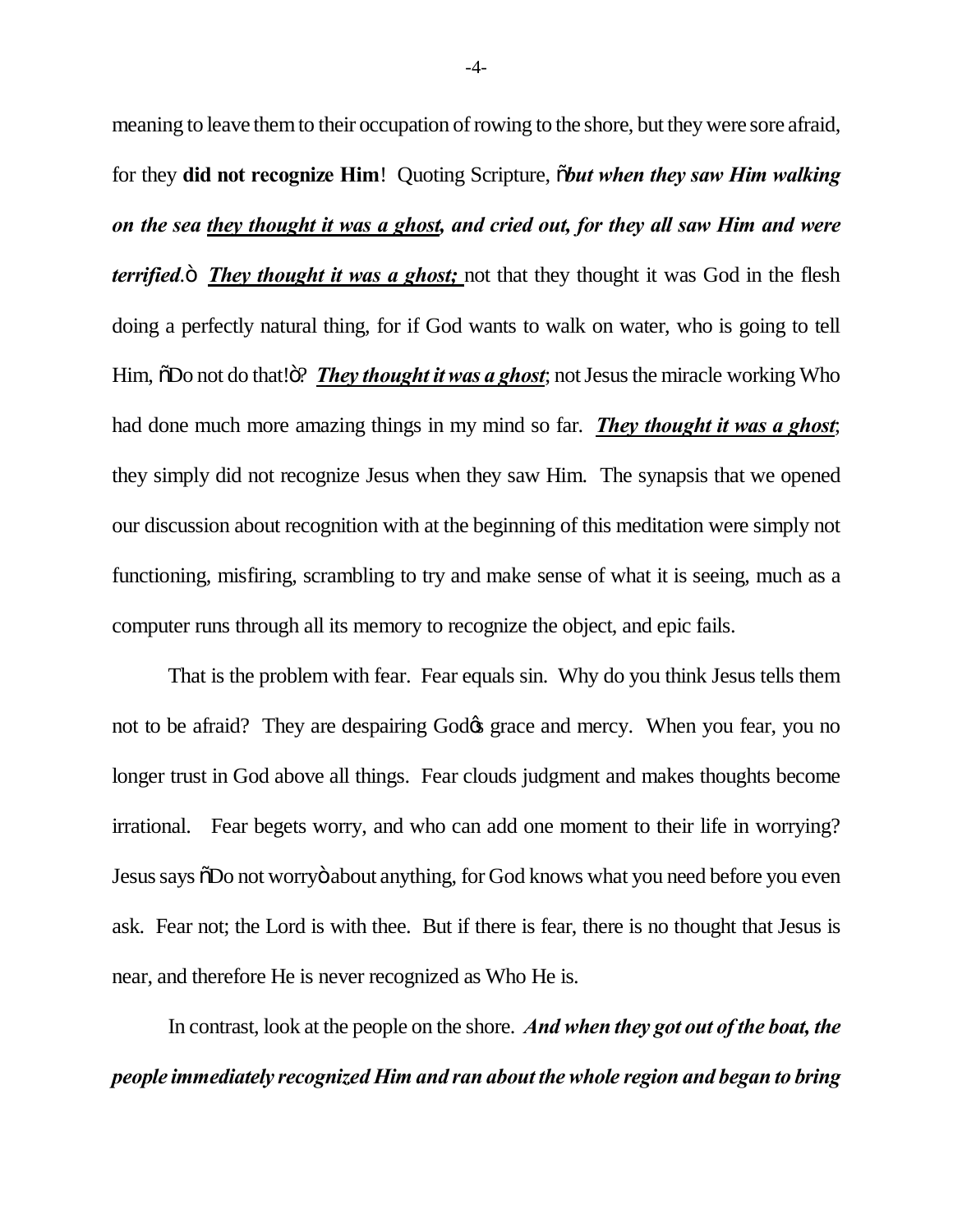*the sick people on their beds to wherever they heard He was*. They had not problem recognizing Jesus as the Savior Who can cure every disease and overcome any hardship! Even just touching the fringe of the garment 6 recognize this as a testimony of the woman with the  $12$  years of blood flow! 6 they would receive their request BY FAITH! Notice the absence of fear; they can see and recognize Jesus. Faith Chases away fear.

Ah, the rubber hits the road! Faith saves; all else caves. (Made that up myself.) The purpose of this Sunday is to rest not on your own ability and reason and strength, but to venture forth by faith. Your life is one of opposites. In the beginning, you were a sinner in need of Salvation; separated from God by a chasm so wide you could not see the other side. Sin does that. It blinds and shields so that you have distorted vision, and cannot recognize the peril you are in. You cannot see how high or wide or deep the peril is for there is nothing in you to recognize your sad state of affairs. People who do not have Christ cannot help you, for it is truly the blind leading the blind. Yet, Jesus fixed all that at the cross. Recognizing your need for Salvation, He came down from Heaven, was incarnate by the Holy Ghost of the virgin Mary and was made man; was crucified also for us under Pontius Pilate. He suffered and was buried; and the third day He rose again according to the Scriptures; ascended into heaven and sitteth at the right hand of God the Father Almighty. He will come again with glory to judge both the quick and the dead, whose kingdom will have no end, but let us dwell on the Salvation for right now. He saved you with His flesh and blood through the Baptism you received not because you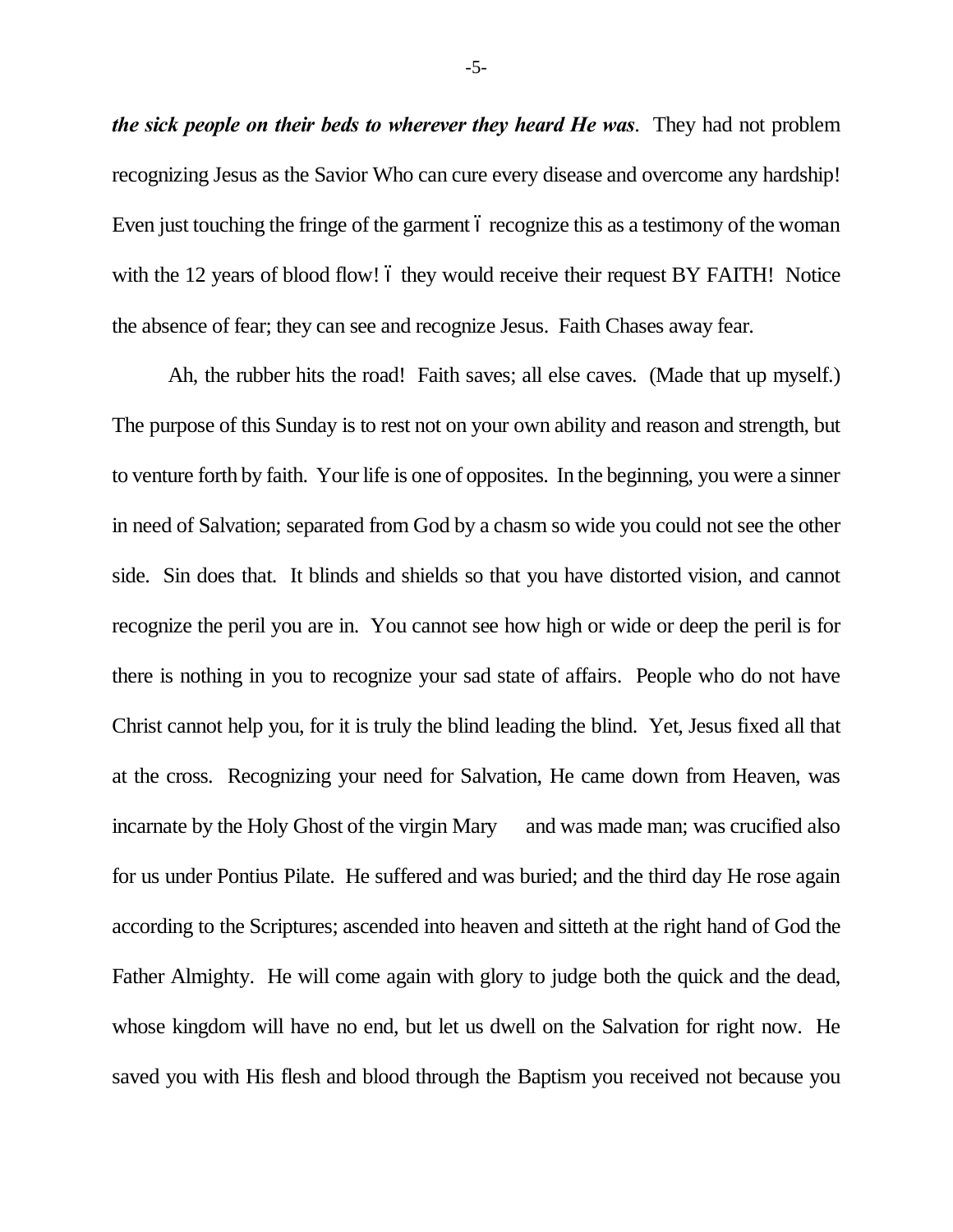saw this as a good thing to do, but by faith are made an heir and child of God, opposite of what you once were!

Noah was given a sign in our Old Testament reading, a sign that showed the promise of God that He will no more destroy the world to restart again. That is what the rainbow is. Many will look at it as a prism, a reflection, refraction and dispersion of light rather than the promise of God. Many will see a rainbow and remember the Irish promise of a pot-o-gold at the end, rather than the promise of a new life from the grave. You and I have been reminded that it is the Promise of eternal life from our Creator, and the promise that you are grounded and rooted in love and can truly now comprehend the breadth and length and height and depth of the love Christ has for you filling that chasm of separation  $\acute{o}$  the opposite of what you once were.

Truly we have been blessed far more than we deserve, but do not cower from such knowledge 6 lift up your heads! You have been saved by the Christ on the cross and recognize every cross as the place of Salvation. Some will tell you that a crucifix is a horrible thing to see, and that a bare cross is the new way to see Jesus. I say as horrible as it is, I recognize what my Savior went through to secure my place in Heaven, and I want you and all people to recognize Him as well. Recognize the Baptismal font as the birthplace of your New Man and recognize the body and blood as the continuation of the great grace and forgiveness to keep you in the one true faith. Do not fear Jesus, welcome Him and tell others where He is found so that they may recognize Him too. In our Triune